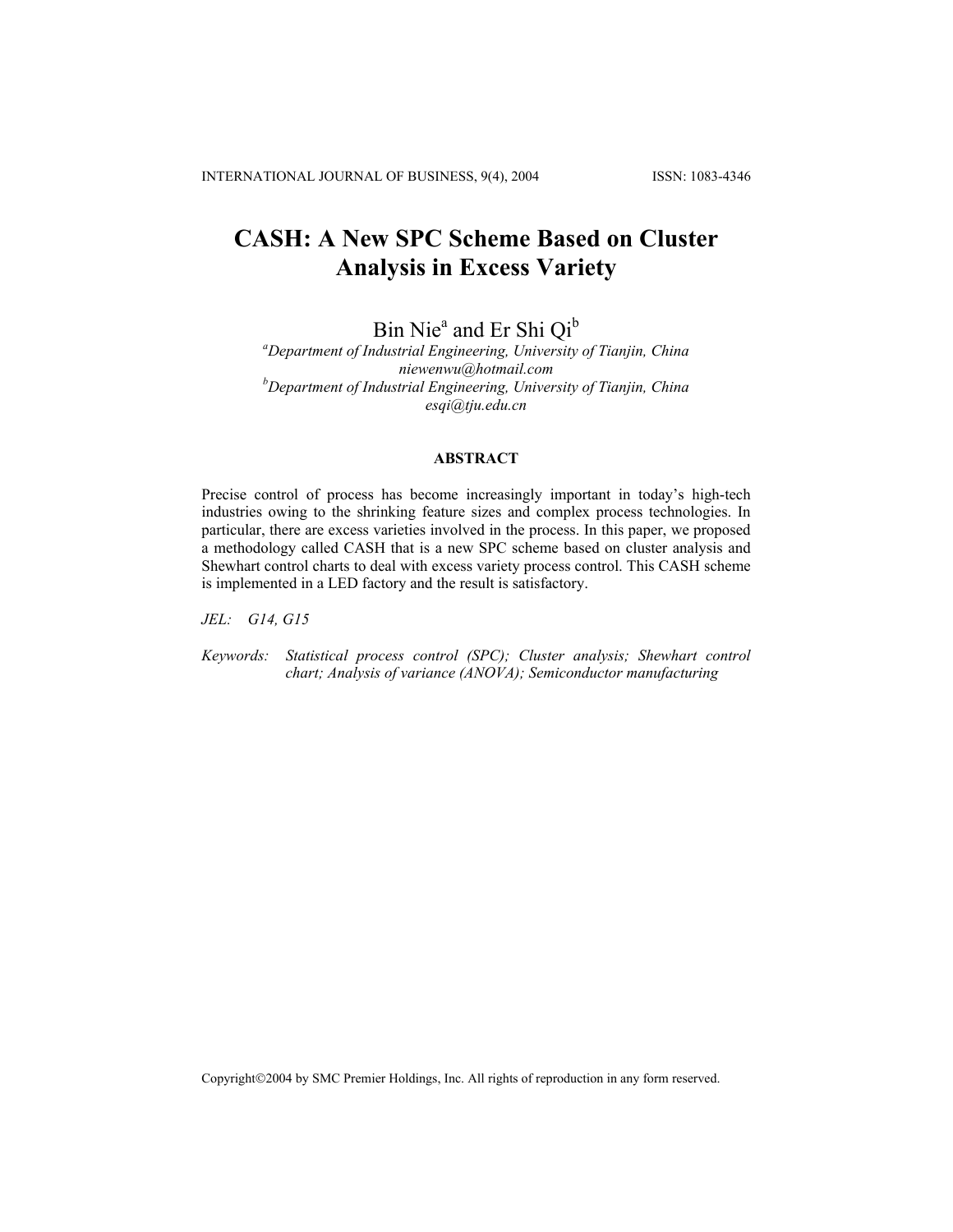## **I. INTRODUCTION**

Various product series is one of typical features of modern LED industry. A great deal of varieties are developed and produced in order to meet various demands from users. In a factory we investigated, every facility produces more than 20 different products. Even in one duty the products of different varieties are shifted several times. Because products are shifted frequently, process parameters are often regulated. As a result, the data collected from process are non-stationary in such manufacturing environment. As we known, Shewhart control chart is based on the supposition that the process is in stationary situation (Montgomery, 1991). So traditional SPC method could not be used directly to monitor the process. We propose a new methodology based on cluster analysis and analysis of variance (ANOVA) to solve this problem.

Seldom study was performed on process control of excess variety manufacturing environment. The object of the method is to make effective process control possible. This paper is organized as follows. In section II, the manufacturing process used in this study is described and problem of process control is also introduced. Section III provides detailed description of procedures of CASH methodology. In Section Ⅳ we apply the method in a real process and describe principle and operation method in detail. In the last section, a simple evaluation is made and we present further investigate way.

## **II. PROCESS DISCRIPTION**

We focus on a main process named auto bonding (A/B) and make some progress of process monitoring on this procedure. Ball shearing strength is a critical quality character of the A/B. When a batch is completed, some samples are collected and test the ball shearing strength of them. The test results called Ball Shearing Testing (BST) data are used for making process monitoring.

As usual, quality control people test all samples and a mean of a batch is calculated. Then they draw this point on a Shewhart control chart, and make decision on it. The control limit of control chart is calculated based on all test result of the last month.

In fact, systemic shift of process often occur accompany with regulation of variety. The reason is that different products have different process parameters. When such regulation occurs, the process should shifts to another situation. So the fundamental statistical hypothesis of Shewhart control chart is not appropriate any more. Some analysis is needed before apply Shewhart control chart to monitor process.

# **III. DESIGN OF CASH SCHEME**

The object of CASH is to reduce varieties dimensions to a reasonable level and make SPC possible. This study proposed a new scheme to categorize hundreds of varieties in several clusters and then use Shewhart control chart to monitor the process, as shown in Figure 1.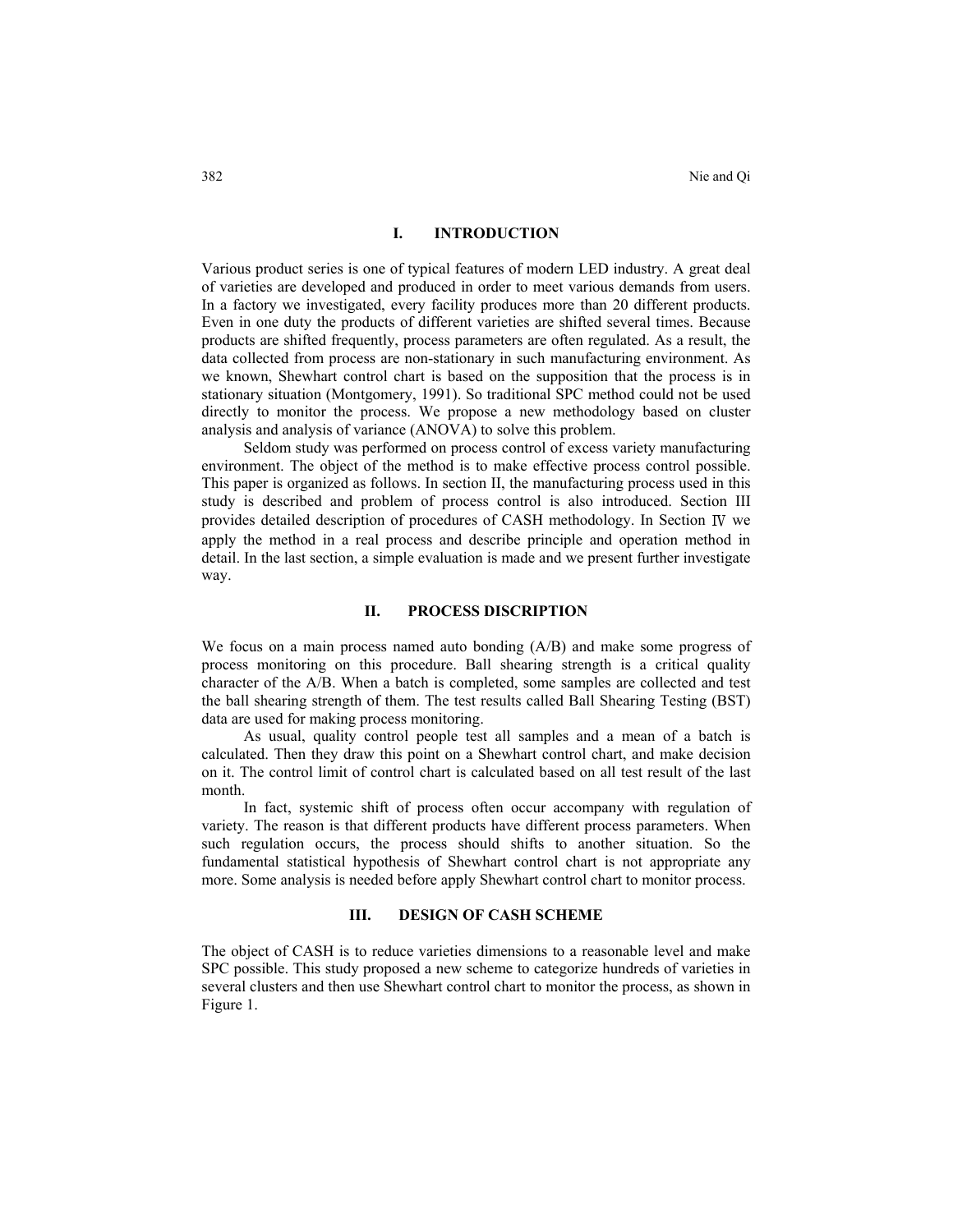



The testing data are raw data of every product from calibration. According to prior knowledge to the process, if the process is in control, the BST from one variety is normality distribution. Before we construction control chart, we do not know whether the data is collected from a stationary manufacturing process exactly. In other word, we could not ensure that the data distribution is normal. So a normality test step is implemented after getting testing data. The object is to remove data from non-stationary process and make sure all data preserved are available. We arrange every variety testing data from different time together. Through normality testing some abnormal point are removed until the whole data of one variety pass the testing. If data is not enough, some adjustment of process maybe necessary and some new data are added into the data set. When each group of BST data of different varieties pass normality test, we will begin to implement the next step.

Cluster analysis is a powerful tool in data mining. Intuitively, the clustering problem can be described as follows: Let W be a set of n data points in a multidimensional space. Find a partition of W into classes such that the points within each class are similar to each other. The clustering problem has been studied in machine learning (Smyth, P., 1999), databases (Guha et al., 1998), and statistics (Brito et al., 1997) from various perspectives and with various methods.

The cluster result is a hiberarchy, which divided by similarity of different cluster result. In the procedure of cluster analysis, we need to put testing data of the same variety together firstly. Then a mean of every variety is calculated. In the end we use an algorithm to cluster all varieties in a hierarchy by mean of different varieties. Now we know how to divide varieties into several similar clusters, and the characteristic of each group could be regarded as the representation of all varieties in this cluster.

Because different similarity has different cluster result, we do not know which cluster result on a similarity is appropriate. So a hypothesis test is needed to test whether varieties in the same cluster has the same mean. Analysis of variance (ANOVA) is a good method to do it. We start from the top level of similarity that has the smallest cluster number. If all clusters pass ANOVA, procedure is ended. Otherwise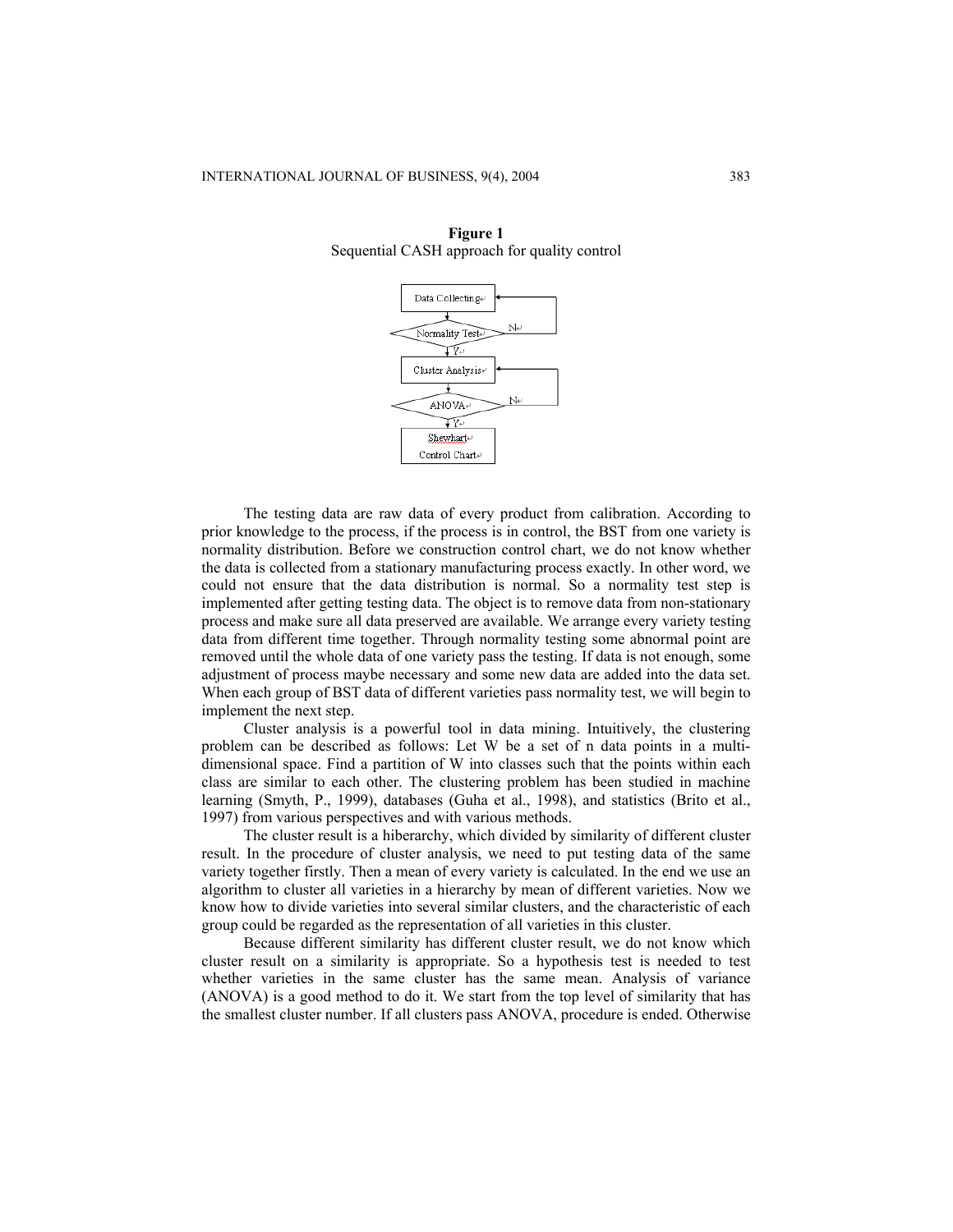rising similarity to the next cluster result level, and make ANOVA again. We will not stop until every cluster pass the hypothesis test. As a result, the final cluster result tells us each variety in the same cluster come from the same population and has the same mean. If we suppose variance is constant, we can construct a serial of standard Shewhart control charts base on known mean and variance of each cluster. Then all statistical process control methods can be used to monitor process.

There are many key technologies in CASH methodology named normality test, cluster analysis, and ANOVA. All of them could be performed in Minitab software. In the next section we will introduce a real application and describe details of every procedure.

## **IV. APPLICATION STUDY**

We apply CASH in a LED company to test its effect. The manufacturing process is described in section Ⅱ. Each procedure of CASH is described as follows:

#### **A. Data Collection**

BST data are collected at the end of A/B process. The object is to find systemic shift of this process through analysis of testing data and keep a high yield and reliability. During one time BST, one piece of PCB is chosen in each lot. Thus, BST data are labeled by an index  $i = 1,...,I$  according to their varieties. There are j samples are picked in each PCB. and k facilities are sampled in a  $A/B$  process. Let  $X_{ijk}$  be a BST measurement taken from the kth facility and it is the jth sample in the ith variety, where  $k = 1, \ldots, K$ , and  $j = 1, \ldots, J$ .

In the application study, we only focus on one facility. So let  $k = 1$ . A set of BST data from QC department is used to support our study.

| <b>DATE</b>                                |                | $12 - 1$ | $12 - 1$ | $12 - 2$ | $12 - 2$ | .        |
|--------------------------------------------|----------------|----------|----------|----------|----------|----------|
| <b>TIME</b>                                |                | 0:35     | 10:51    | 3:53     | 21:45    | .        |
| <b>PART</b>                                |                | 330A     | 230S     | 230B     | 550O     | $\ddots$ |
| <b>MACHINE</b>                             |                | W12      | W12      | W12      | W12      | .        |
| LOT NO.                                    |                | 0833     | 0833     | 0833     | 1964     | .        |
| <b>SHIFT</b>                               |                | В        | C        | C        | А        | .        |
| <b>BALL</b><br><b>SHEAR</b><br><b>DATA</b> |                | 73.40    | 78.10    | 79.20    | 57.40    | .        |
|                                            | $\overline{2}$ | 71.50    | 73.20    | 78.70    | 56.90    | .        |
|                                            | 3              | 64.10    | 71.20    | 77.30    | 59.20    | .        |
|                                            | 4              | 78.90    | 78.90    | 71.30    | 53.30    | .        |
|                                            | 5              | 76.70    | 71.90    | 82.00    | 51.20    | .        |
|                                            | 6              | 77.40    | 73.30    | 85.80    | 56.50    | .        |

**Table 1** BST Data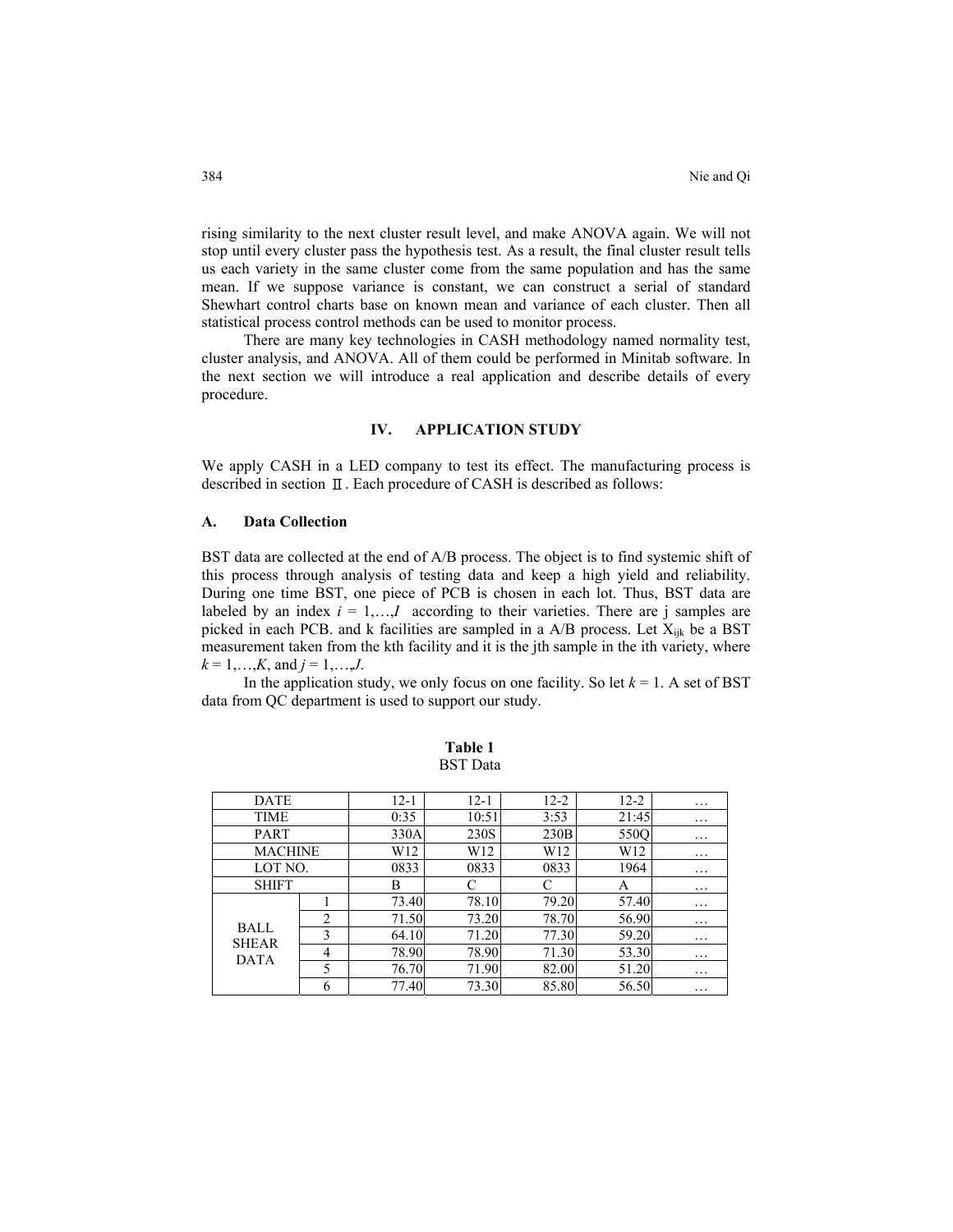#### **B. Normality Test**

When we attain original BST data set, we need to make some filtering on it. Part of the data is shown in Table 1.

W test designed by Shapiro and Wilk was selected for normality test because it can be use for small sample size, usually 3≤*n*≤50. Furthermore, it is not necessary to know that the direction of drift is leaning or kurtosis (Shapiro and Wilk, 1965). Of course other methods can be choice depend on your real condition.

The procedure is as follows: At first, we put forward the null hypothesis  $H_0$  and the alternative hypothesis  $H<sub>1</sub>$ .

*H<sub>0</sub>*:  $X_{i1k}, X_{i2k}, \ldots, X_{ijk}$  come from a normal distribution, where  $i = 1, 2, \ldots, 28, k = 1$ . *H<sub>1</sub>*:  $X_{i1k}$ , $X_{i2k}$ , ..., $X_{ijk}$  do not come from a normal distribution, where  $i = 1, 2, \ldots, 28$ ,  $k = 1$ . Ranking samples in a no decrease sequence:  $y_1 \leq y_2 \leq \ldots \leq y_n$ Calculating static *W*:

$$
W = \frac{\left[\sum_{i=1}^{n} a_i (y_{n+1-i} - y_i)\right]^2}{\sum_{i=1}^{n} (y_i - \overline{y})^2}
$$
(1)

When  $n=2M$ , then  $[n/2]=M$ ; When  $n=2M+1$ , then  $[n/2]=M$ . According to sample size n, check table and find  $\alpha_l(1 \leq l \leq n/2)$ .

According to confidential interval 1- $\alpha$  and sample size n, check the table and find *W*<sub>α</sub>. If *W*<*W*<sub>α</sub> then reject *H*<sub>0</sub>.

One of the normality test results is shown as Figure 2. Every group of BST data form each variety should pass the normality test. Otherwise this group data is removed and cannot be used in the next step.

#### **C. Cluster**

Each variety BST group has a sample mean. We calculate all means of varieties, and prepare to cluster analysis. The object is to reduce quantity of varieties into an acceptable level.

Ward (1963) explored a cluster method called hierarchical grouping. We use this method to cluster sample mean. Every lot feature is described by  ${X_i}_1$ ,  $i =$ 1,2,…,28} which is the means of each variety sample from BST. Cluster procedure can be implement by Minitab software. Then we get a hierarchy cluster result as shown in Figure 3.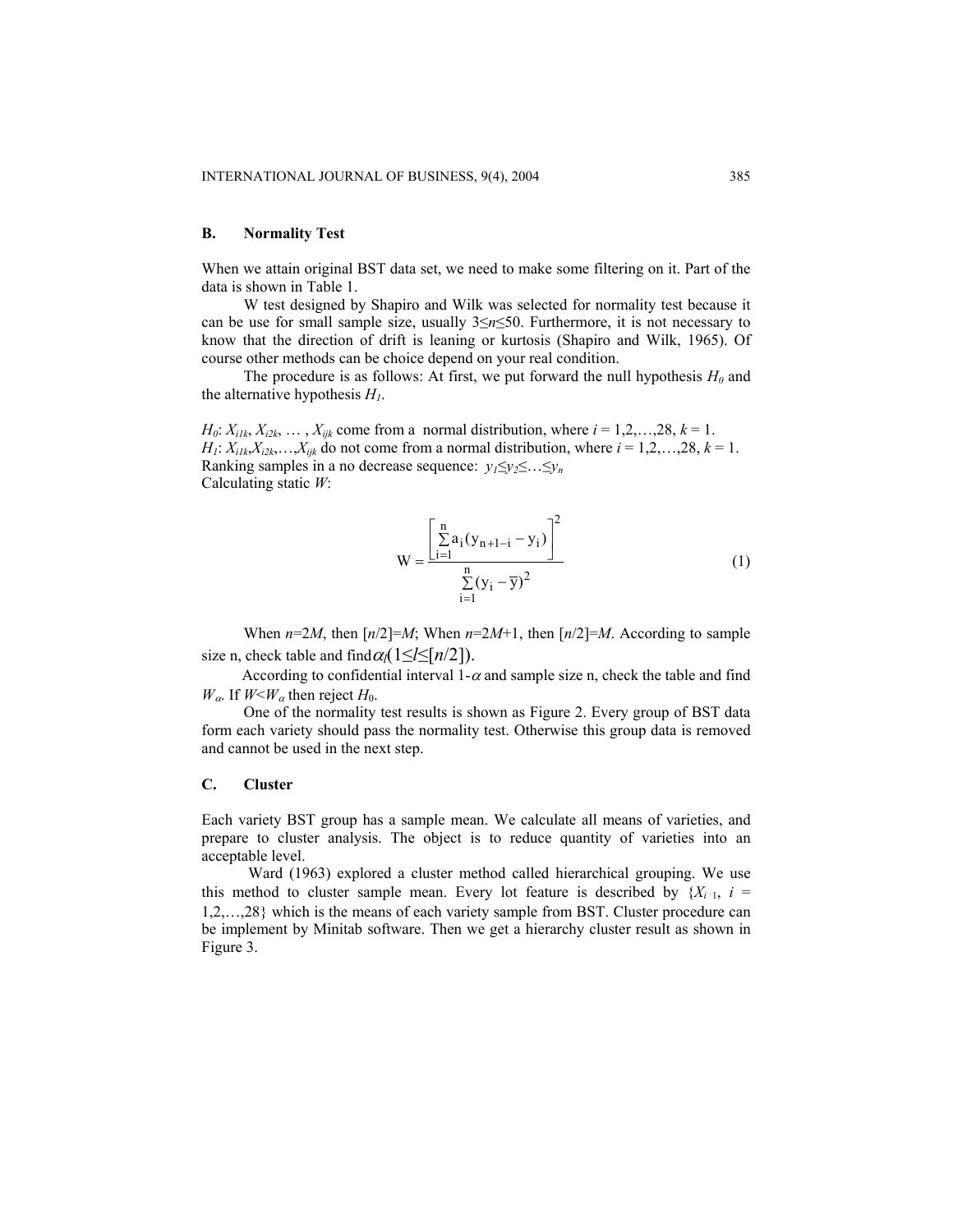

**Figure 2**  Normality test result of group No.9

**Figure 3**  Cluster result



## **D. ANOVA**

Analysis of variance is a procedure to test the hypothesis that several populations have the same mean (Watson et al., 1993). ANOVA can be employed to test whether the cluster result is convinced.

We now have a formal test of the null hypothesis of no difference in variety means in the same cluster  $(H_0: \mu_1 = \mu_2 = ... = \mu_k)$ . Following statistical testing procedure is performed to test if the null hypothesis can be accepted.

Firstly, we calculate SB2, called the between-groups variance estimate that is based on the variation from one sample mean to the next.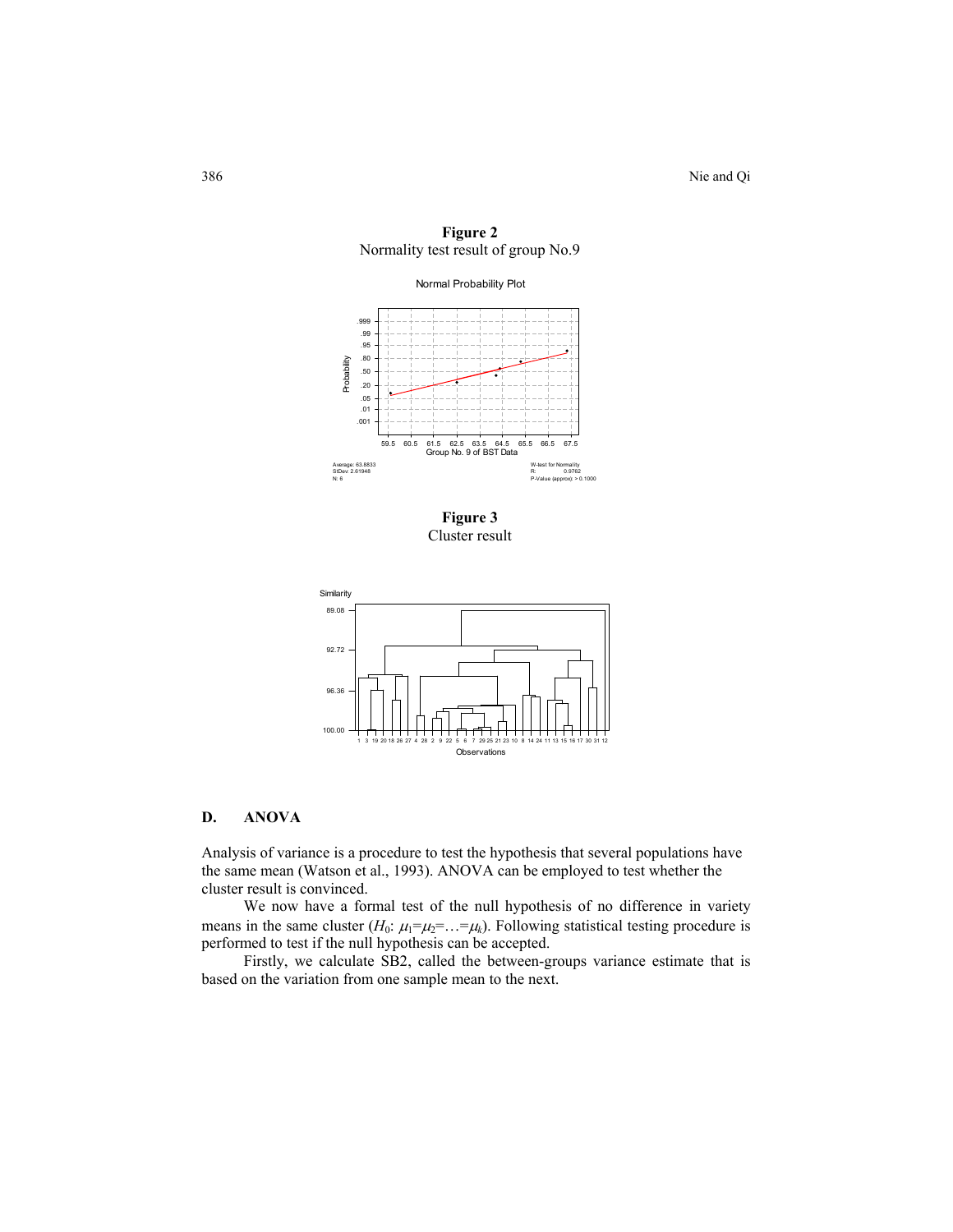$$
S_B^2 = \frac{\sum_{j=1}^{k} n_j (\overline{X}_j - \overline{\overline{X}})^2}{k-1}
$$
 (2)

Secondly, within-group estimate of variance SW2 is calculated.

$$
S_W^2 = \frac{\sum_{j=1}^{k} (n_j - 1) S_j^2}{n_T - k}
$$
 (3)

where *j* is the group no,  $X_j$  is the mean of group j. The grand mean *X* is the overall sample mean for all of the observations,  $k$  is the number of groups,  $n<sub>T</sub>$  is the total number of items sampled,  $n_j$  is the number of the group *j*,  $S_{j2}$  is the variance of group *j*, as follows:

$$
S_j^2 = \frac{\sum_{i=1}^{n_i} (X_{ij} - \overline{X}_j)^2}{n_j - 1}
$$
 (4)

where *Xij* is the data *i* in group *j*. The SB2 figure has k-1 degree of freedom. And the  $S_W^2$  figure has  $n_T$ -*k* degree of freedom.

Then the ratio of the between-groups estimates of variance to the within-groups estimates of variance is F value that follows a probability distribution:

$$
F = \frac{S_B^2}{S_W^2} \tag{5}
$$

To determine the reject rule, we must consult the F probability distribution table. In that table, we can find the F value that is exceeded by chance with only 5% for various combinations of degrees of freedom. If *F*>*F*1-α,*k*-1,*nT*-*k*, then we reject null hypothesis and conclude that the means of varieties are different. It means that there is no confidence to believe these varieties come from the same one population. So we conclude this cluster need to be separated further. Then we choose a higher similarity level, and make ANOVA again. At last we get 5 clusters, and every cluster pass ANOVA. That means there are 5 populations that have their own mean and variance.

#### **E. Cluster Shewhart Control Chart**

When we finish all procedures above, final data set could be used to design a Shewhart control chart. Every cluster has its own mean ( $\mu$ ) and variance ( $\sigma^2$ ). So we could use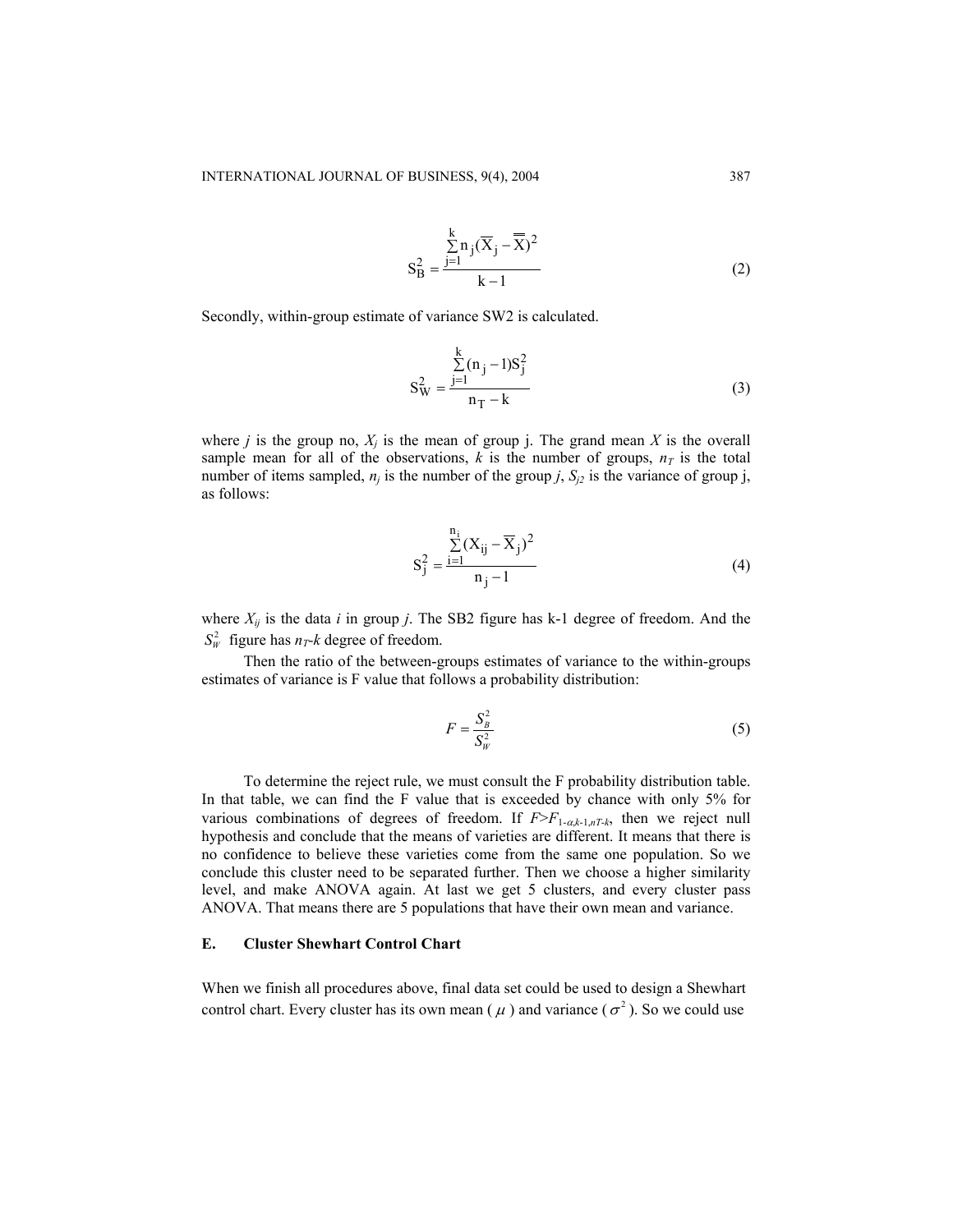$\mu \pm 3\sigma$  principle to confirm upper/lower control limit of control chart. So we construct 5 cluster control charts. Then we mark  $\{X_i\}$  point of ith variety on its own cluster for process control [1]. One of the cluster Shewhart control chart of No.5 cluster is shown in Figure 4.



**Figure 4**  Cluster Shewhart control chart of No.5 cluster

**Table 2** Cluster result

| Cluster No.           | Quantity of Variety |  |  |
|-----------------------|---------------------|--|--|
|                       |                     |  |  |
|                       |                     |  |  |
|                       |                     |  |  |
|                       |                     |  |  |
|                       | 12                  |  |  |
| <b>Total Quantity</b> |                     |  |  |

## **V. RESULTS**

From the result (as shown in Table 2), there are 28 varieties need to be monitored during manufacturing process. After the whole procedure is performed, we get 5 clusters in the end. The biggest cluster has 12 varieties. In every cluster we have 95% confidential to convince that all varieties in the same cluster have the same statistical feature, such as mean and variance. So 5 control charts are enough to monitor all 28 varieties. Then Shewhart control chart is possible to be used in excess variety manufacturing process monitoring.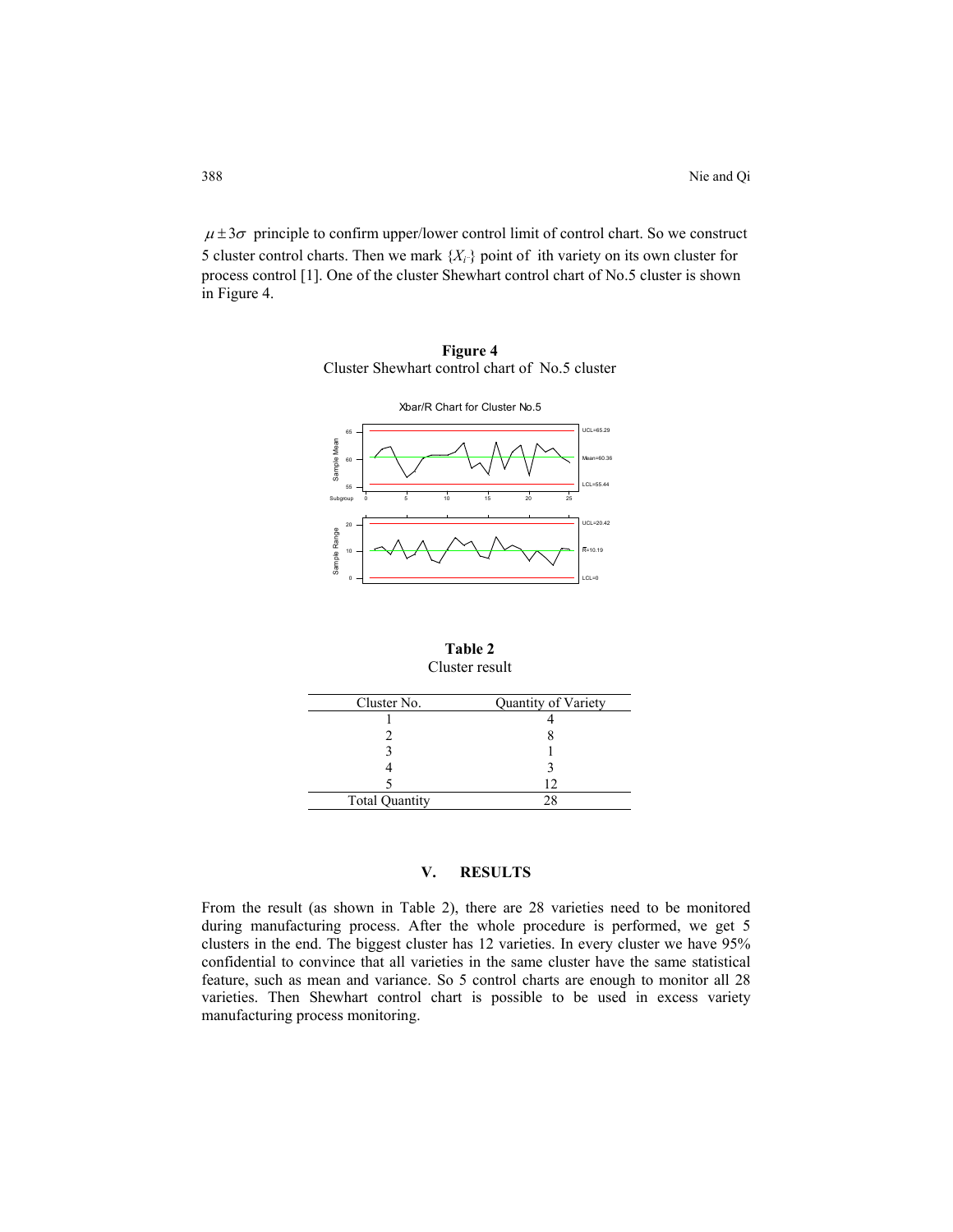In this paper, cluster analysis and Shewhart control scheme (CASH) is proposed to deal with excess variety process control problem involved in highly automated manufacturing facility. Based on the case study, complexity of management is reduced. This method makes it possible to use traditional SPC control chart in excess variety manufacturing environment. Further research may be integration of CASH with fault diagnosis, and make a completed process control system.

#### **REFERENCES**

- Brito, M., E. Chavez, A. Quiroz, and J. Yukich, 1997, "Connectivity of the Mutual K-Nearest-Neighbor Ggraph for Clustering and Outlier Detection," *Statistics and Probability Letters*, 35, 33-42.
- Guha, S., R. Rastogi, and K. Shim, 1998, "CURE: An Efficient Clustering Algorithm for Large Databases," In Proceedings of ACM SIGMOD, 73-84.
- Montgomery, D. C., 1991, *Introduction to Statistical Quality Control*, New York: Wiley.
- Shapiro, S. S. and M. B. Wilk, 1965, "An Analysis of Variance Test for Normality," *Biometrika*, 52, 591.
- Smyth, P., 1999, "Probabilistic Model-Based Clustering of Multivariate and Sequential Data," *In Proceedings of Artificial Intelligence and Statistics*.
- Watson, C. L., P. Billingsley, D. J. Croft, and D. V. Huntsberger, 1993, *Statistics for Management and Economics*,  $5<sup>th</sup>$  edition, Allyn and Bacon.
- Ward. J. H. Jr., 1963, "Hierarchical Grouping to Optimize an Objective Function," *Journal of the American Statistical Association*, 58, 236-244.